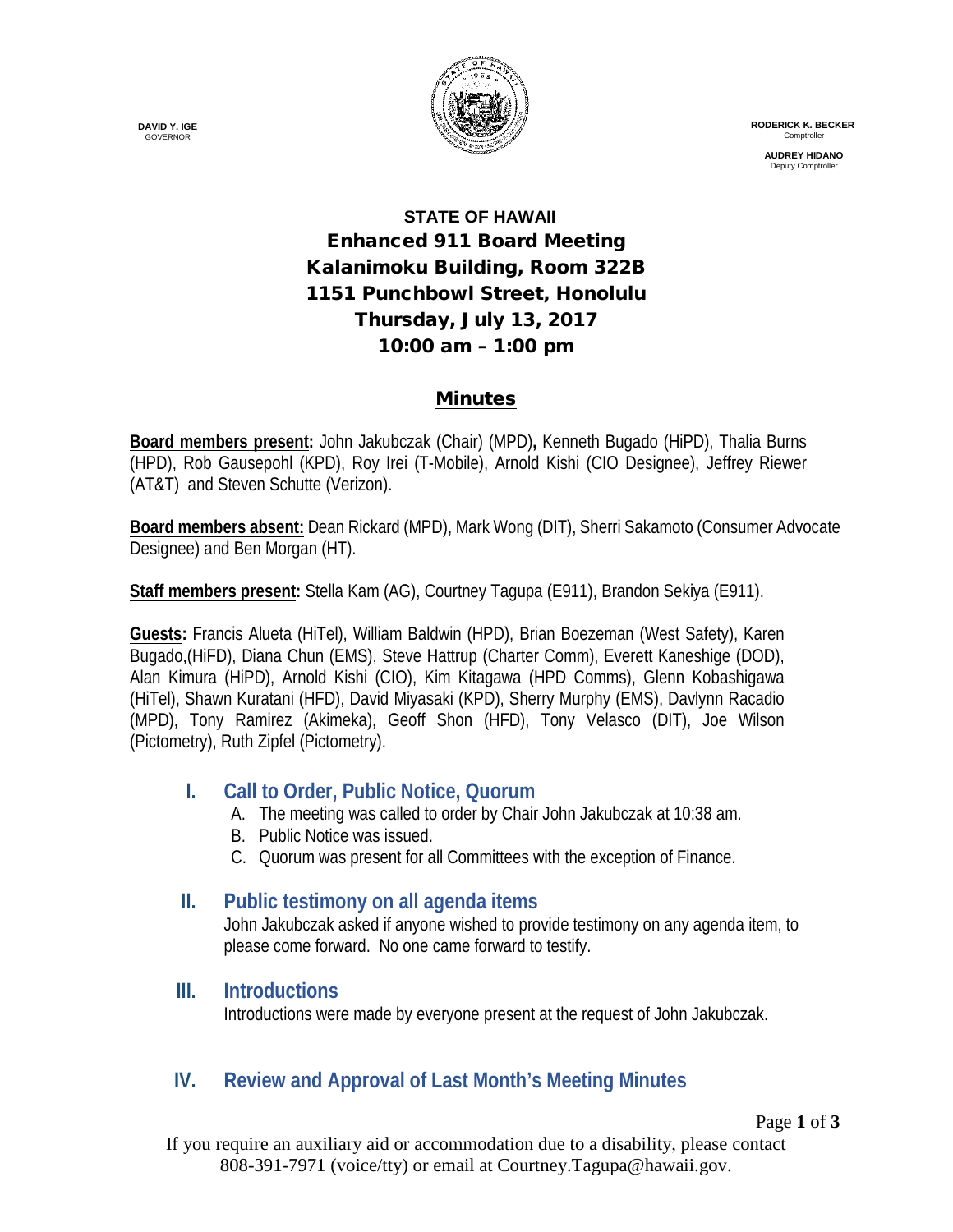John Jakubczak called for any additions/corrections to the June 14, 2017 meeting minutes. Thalia Burns noted that she sent minor corrections to Courtney Tagupa which were incorporated. Thalia Burns moved to adopt and Jeffrey Riewer seconded. The motion was approved by voice vote by all Committee Members present.

## **V. Committee Updates by Committee Chairs**

- A. Communications Committee Steven Schutte Nothing further.
- B. Technical Committee Thalia Burns Nothing further.
- C. Finance Committee Roy Irei Will nominate new committee members at August 10 meeting.

## **VI. PSAP Status Updates**

- A. Kauai Rob Gausepohl: none
- B. Oahu HPD William Baldwin: none
- C. Oahu HFD Shawn Kuratani: none
- D. Oahu EMS Diana Chun; none.
- E. Molokai Davlynn Racadio: none
- F. Maui Davlynn Racadio: none
- G. Hawaii County PD Alan Kimura: none
- H. Hawaii County FD Karen Bugado: none

#### **VII. Executive Director's Report**

- A. FY 2018-22 Strategic Budget Plan Revisions:
	- i. Courtney Tagupa commented that the FY2017 disbursements equaled the legislative ceiling of \$10.2M. This due mainly to the yearend encumbrances which exceeded \$5M. The large amount of encumbrances were attributable to long term contracts with imagery software vendor, Pictometry.
	- ii. Mr. Tagupa noted that the FY2018 disbursements will amount to \$16.65M or \$150k lower than the FY2018 legislative ceiling.
	- iii. Mr. Tagupa also acknowledge to the Board that the following disbursement items were added from the previously approved Strategic Budget Plan:
		- 1. FY2018 additional Travel for EMS and APCO/NENA Pacific Chapter totaling \$17.5k.
		- 2. FY2019 2 additional Viper servers for HFD and EMS totaling \$500k.
	- iv. Mr. Tagupa recommended that the revised FY2018-22 Strategic Budget Plan be approved by the Board. Board Chair motioned to approve the revised FY2018-22 Strategic Budget Plan with the additional disbursements for FY2018 of \$17.5k for travel and for FY 2019 two Viper servers for HFD and EMS in the amount of \$500k. The motion was seconded and approved unanimously by voice vote.
	- v. John Jakubczak called for a vote to amend strategic budget. Thalia Burns motioned to amend. Roy Irei seconded. Motion passed.

## **VIII. Items for Discussion, Consideration and Action**

- A. Reminder for PSAPs to update their 911 Timelines.
- B. Discussion regarding 3rd party consultant Jeffrey Riewer

If you require an auxiliary aid or accommodation due to a disability, please contact 808-391-7971 (voice/tty) or email at Courtney.Tagupa@hawaii.gov.